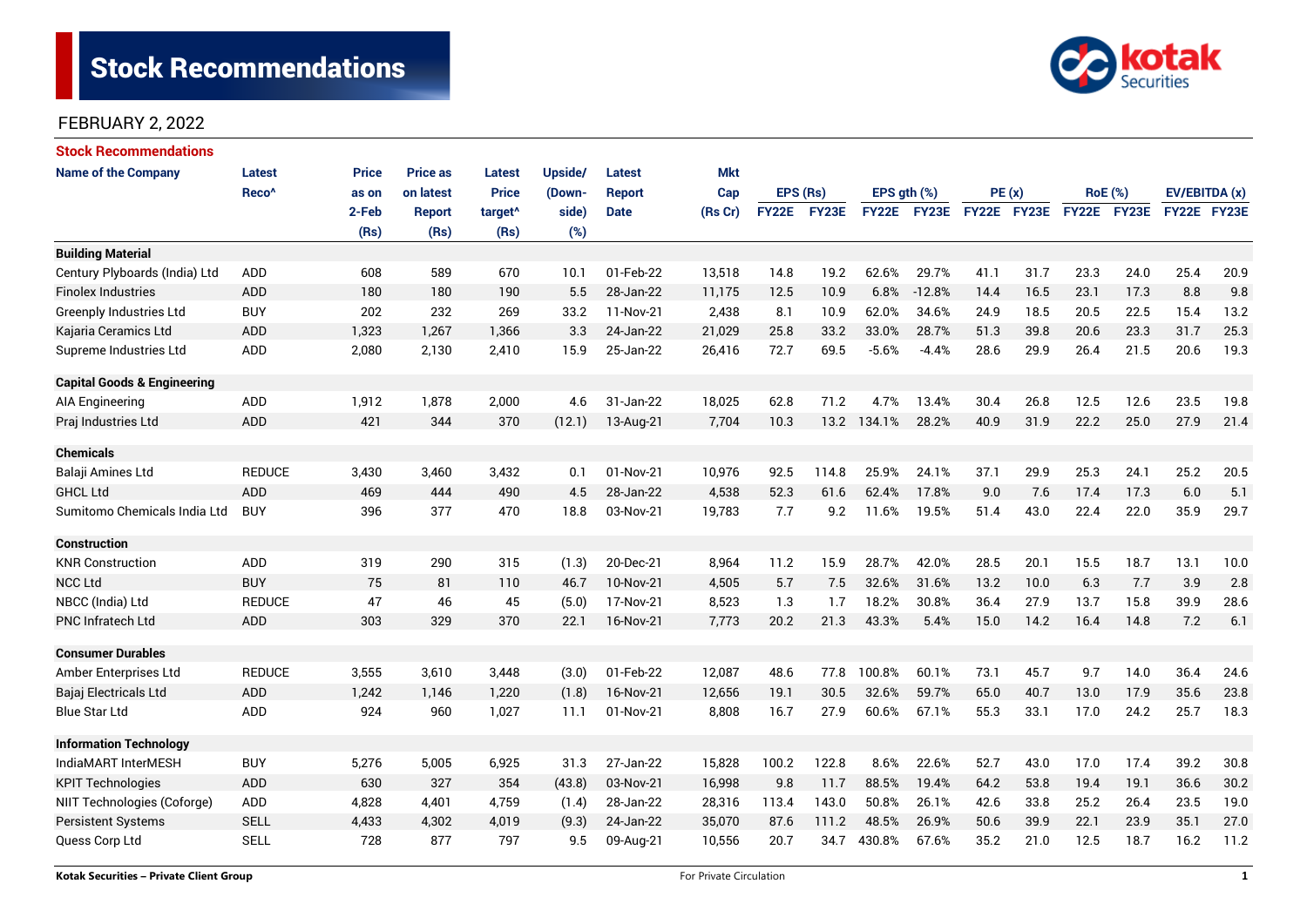

| <b>Stock Recommendations</b>       |                   |              |                 |                     |         |               |            |              |       |                |                  |             |      |      |                |               |      |
|------------------------------------|-------------------|--------------|-----------------|---------------------|---------|---------------|------------|--------------|-------|----------------|------------------|-------------|------|------|----------------|---------------|------|
| <b>Name of the Company</b>         | <b>Latest</b>     | <b>Price</b> | <b>Price as</b> | <b>Latest</b>       | Upside/ | Latest        | <b>Mkt</b> |              |       |                |                  |             |      |      |                |               |      |
|                                    | Reco <sup>^</sup> | as on        | on latest       | <b>Price</b>        | (Down-  | <b>Report</b> | Cap        | EPS (Rs)     |       |                | EPS $qth$ $(\%)$ | PE(x)       |      |      | <b>RoE</b> (%) | EV/EBITDA (x) |      |
|                                    |                   | 2-Feb        | <b>Report</b>   | target <sup>^</sup> | side)   | <b>Date</b>   | (Rs Cr)    | <b>FY22E</b> | FY23E | <b>FY22E</b>   | FY23E            | FY22E FY23E |      |      | FY22E FY23E    | FY22E FY23E   |      |
|                                    |                   | (Rs)         | (Rs)            | (Rs)                | (%)     |               |            |              |       |                |                  |             |      |      |                |               |      |
| <b>Metals &amp; Mining</b>         |                   |              |                 |                     |         |               |            |              |       |                |                  |             |      |      |                |               |      |
| <b>MOIL Ltd</b>                    | ADD               | 172          | 177             | 200                 | 16.0    | 15-Nov-21     | 4,594      | 10.3         | 12.3  | 39.2%          | 19.4%            | 16.7        | 14.0 | 8.4  | 9.8            | 7.9           | 6.1  |
| <b>APL Apollo Tubes Ltd</b>        | <b>BUY</b>        | 922          | 820             | 980                 | 6.3     | 28-Jan-22     | 23,048     | 21.0         | 27.0  | $-27.6%$       | 28.6%            | 43.9        | 34.1 | 26.7 | 26.8           | 25.3          | 20.1 |
|                                    |                   |              |                 |                     |         |               |            |              |       |                |                  |             |      |      |                |               |      |
| Oil & Gas                          |                   |              |                 |                     |         |               |            |              |       |                |                  |             |      |      |                |               |      |
| Chennai Petroleum Corp             | <b>BUY</b>        | 113          | 104             | 127                 | 12.4    | 25-Jan-22     | 1,684      | 30.3         | 18.2  | 75.1%          | $-39.9%$         | 3.7         | 6.2  | 24.6 | 12.5           | 6.8           | 8.3  |
| <b>Gujarat Gas</b>                 | ADD               | 692          | 772             | 818                 | 18.2    | 06-Aug-21     | 47,623     | 26.4         | 30.3  | 41.9%          | 14.8%            | 26.2        | 22.8 | 33.1 | 28.7           | 16.9          | 14.6 |
| <b>MRPL</b>                        | ADD               | 46           | 47              | 50                  | 7.8     | 31-Jan-22     | 8,129      | 1.2          | 6.8   | $-137.5%$      | 466.7%           | 38.7        | 6.8  | 4.7  | 23.8           | 13.6          | 8.9  |
|                                    |                   |              |                 |                     |         |               |            |              |       |                |                  |             |      |      |                |               |      |
| <b>Paints</b>                      |                   |              |                 |                     |         |               |            |              |       |                |                  |             |      |      |                |               |      |
| Akzo Nobel India Ltd               | <b>BUY</b>        | 1,948        | 2,115           | 2,675               | 37.3    | 17-Nov-21     | 9,097      | 56.5         | 63.0  | 24.2%          | 11.5%            | 34.5        | 30.9 | 17.0 | 17.3           | 20.5          | 18.0 |
|                                    |                   |              |                 |                     |         |               |            |              |       |                |                  |             |      |      |                |               |      |
| <b>Pharmaceuticals</b>             |                   |              |                 |                     |         |               |            |              |       |                |                  |             |      |      |                |               |      |
| Suven Pharmaceuticals              | <b>REDUCE</b>     | 551          | 561             | 550                 | (0.2)   | 17-Aug-21     | 14,002     | 16.9         | 21.1  | 19.0%          | 24.9%            | 32.6        | 26.1 | 27.6 | 26.5           | 25.5          | 19.9 |
|                                    |                   |              |                 |                     |         |               |            |              |       |                |                  |             |      |      |                |               |      |
| <b>Transportation</b>              |                   |              |                 |                     |         |               |            |              |       |                |                  |             |      |      |                |               |      |
| Aegis Logistics Ltd                | <b>BUY</b>        | 216          | 212             | 285                 | 31.9    | 01-Nov-21     | 7,214      | 8.2          | 12.6  | $-16.3%$       | 53.7%            | 26.3        | 17.1 | 13.3 | 17.9           | 14.4          | 9.8  |
| <b>Allcargo Global Logistics</b>   | ADD               | 343          | 223             | 245                 | (28.5)  | 17-Aug-21     | 8,426      | 12.2         | 15.4  | 52.5%          | 26.2%            | 28.1        | 22.2 | 12.0 | 13.6           | 12.8          | 10.9 |
| <b>Blue Dart Express</b>           | <b>BUY</b>        | 6,807        | 6,926           | 7,975               | 17.2    | 01-Feb-22     | 16,201     | 115.0        | 134.0 | 98.3%          | 16.5%            | 59.2        | 50.8 | 36.2 | 33.3           | 16.9          | 14.6 |
| <b>VRL Logistics Ltd</b>           | <b>BUY</b>        | 482          | 396             | 460                 | (4.5)   | 03-Nov-21     | 4,393      | 7.8          | 12.4  | 50.0%          | 59.0%            | 61.8        | 38.8 | 9.8  | 14.7           | 15.6          | 12.3 |
|                                    |                   |              |                 |                     |         |               |            |              |       |                |                  |             |      |      |                |               |      |
| <b>Others</b>                      |                   |              |                 |                     |         |               |            |              |       |                |                  |             |      |      |                |               |      |
| Bata India Ltd                     | <b>BUY</b>        | 2,026        | 1,909           | 2,380               | 17.5    | 16-Dec-21     | 26,135     | 27.0         | 36.6  | $-509.1%$      | 35.6%            | 75.0        | 55.4 | 16.3 | 19.4           | 36.9          | 29.5 |
| <b>Central Depository Services</b> | <b>REDUCE</b>     | 1,534        | 1.454           | 1.415               | (7.8)   | 10-Nov-21     | 16,107     | 28.6         | 33.5  | 49.0%          | 17.1%            | 53.6        | 45.8 | 27.6 | 26.2           | 46.0          | 39.7 |
| <b>EPL Ltd</b>                     | <b>BUY</b>        | 195          | 221             | 280                 | 43.4    | 11-Nov-21     | 6,131      | 7.6          | 10.0  | 0.0%           | 31.6%            | 25.7        | 19.5 | 12.7 | 15.0           | 10.0          | 8.0  |
| JK Paper Ltd                       | <b>BUY</b>        | 234          | 228             | 295                 | 26.1    | 09-Nov-21     | 4,165      | 30.6         | 39.0  | 115.5%         | 27.5%            | 7.6         | 6.0  | 17.5 | 18.7           | 6.9           | 5.2  |
| Radico Khaitan Ltd                 | ADD               | 1,077        | 1,052           | 1,110               | 3.1     | 08-Nov-21     | 14,324     | 21.8         | 27.4  | 7.4%           | 25.7%            | 49.4        | 39.3 | 15.4 | 16.8           | 32.6          | 26.7 |
| <b>VIP Industries Ltd</b>          | <b>SELL</b>       | 676          | 543             | 500                 | (26.1)  | 01-Nov-21     | 9,602      | 3.2          |       | $9.3 - 145.1%$ | 190.6%           | 211.3       | 72.7 | 7.7  | 19.6           | 70.9          | 36.9 |
| Welspun Corp Ltd                   | <b>REDUCE</b>     | 190          | 134             | 132                 | (30.5)  | 01-Nov-21     | 5,032      | 12.1         | 14.5  | $-48.9%$       | 19.8%            | 15.7        | 13.1 | 7.9  | 8.9            | 8.8           | 6.0  |

*Source: Kotak Securities - Private Client Group*

All recommendations are with a 12 month perspective from the date of the report/update. Investors are requested to use their discretion while deciding the timing, quantity of investment as well as the exit.

NR NoRated. The investment rating and target price, if any, have been suspended temporarily. Such suspension is in compliance with applicable regulation(s) and/or Kotak Securities policies in circumstances when Kotak Secur

Or its affiliates is acting in an advisory capacity in a merger or strategic transaction involving this company and in certain other circumstances.

**NM Not meaningful**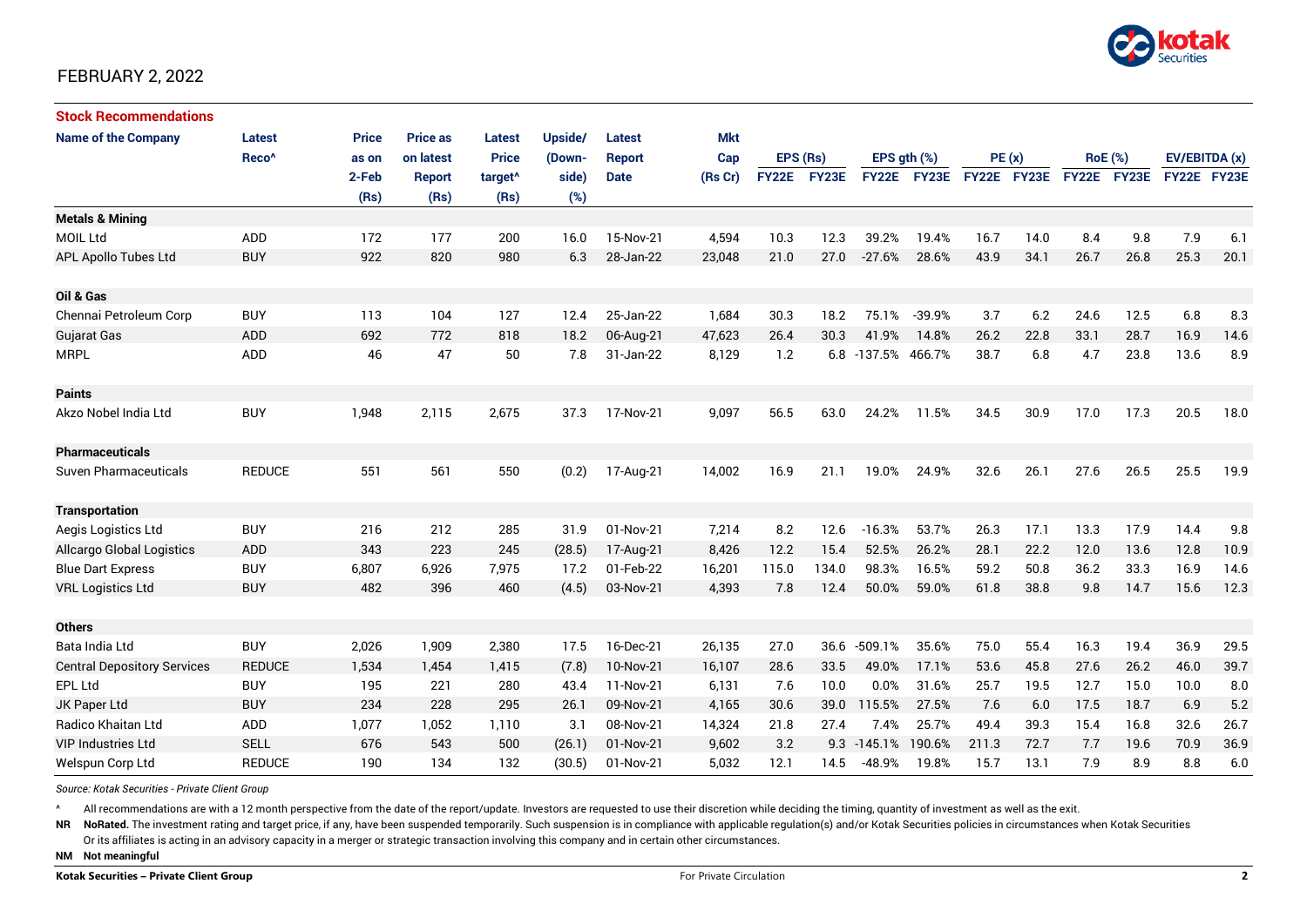

# **RATING SCALE (PRIVATE CLIENT GROUP)**

#### **Definitions of ratings**

| <b>BUY</b>       | - We expect the stock to deliver more than 15% returns over the next 12 months                                                                                                                                                                                                                                                                                                                                                     |
|------------------|------------------------------------------------------------------------------------------------------------------------------------------------------------------------------------------------------------------------------------------------------------------------------------------------------------------------------------------------------------------------------------------------------------------------------------|
| <b>ADD</b>       | - We expect the stock to deliver 5% - 15% returns over the next 12 months                                                                                                                                                                                                                                                                                                                                                          |
| <b>REDUCE</b>    | - We expect the stock to deliver -5% - +5% returns over the next 12 months                                                                                                                                                                                                                                                                                                                                                         |
| <b>SELL</b>      | - We expect the stock to deliver $\lt$ -5% returns over the next 12 months                                                                                                                                                                                                                                                                                                                                                         |
| <b>NR</b>        | - Not Rated. Kotak Securities is not assigning any rating or price target to the stock.                                                                                                                                                                                                                                                                                                                                            |
|                  | The report has been prepared for information purposes only.                                                                                                                                                                                                                                                                                                                                                                        |
| <b>SUBSCRIBE</b> | $-$ We advise investor to subscribe to the IPO.                                                                                                                                                                                                                                                                                                                                                                                    |
| <b>RS</b>        | - Rating Suspended. Kotak Securities has suspended the investment rating and price target for this stock, either because there is not a sufficient fundamental basis for determining, or there<br>are legal, regulatory or policy constraints around publishing, an investment rating or target. The previous investment rating and price target, if any, are no longer in effect for this stock and<br>should not be relied upon. |
| <b>NA</b>        | $-$ Not Available or Not Applicable. The information is not available for display or is not applicable                                                                                                                                                                                                                                                                                                                             |
| <b>NM</b>        | - Not Meaningful. The information is not meaningful and is therefore excluded.                                                                                                                                                                                                                                                                                                                                                     |
| <b>NOTE</b>      | - Our target prices are with a 12-month perspective. Returns stated in the rating scale are our internal benchmark.                                                                                                                                                                                                                                                                                                                |

### **FUNDAMENTAL RESEARCH TEAM (PRIVATE CLIENT GROUP)**

| <b>Shrikant Chouhan</b>                                                                                | <b>Arun Agarwal</b>                                                   | <b>Amit Agarwal, CFA</b>            | <b>Hemali Dhame</b>      |
|--------------------------------------------------------------------------------------------------------|-----------------------------------------------------------------------|-------------------------------------|--------------------------|
| <b>Head of Research</b>                                                                                | Auto & Auto Ancillary                                                 | <b>Transportation, Paints, FMCG</b> | Banking & Finance        |
| shrikant.chouhan@kotak.com                                                                             | arun.agarwal@kotak.com                                                | agarwal.amit@kotak.com              | Hemali.Dhame@kotak.com   |
| +91 22 6218 5408                                                                                       | +91 22 6218 6443                                                      | +91 22 6218 6439                    | +91 22 6218 6433         |
| Jatin Damania                                                                                          | Purvi Shah                                                            | <b>Rini Mehta</b>                   | K. Kathirvelu            |
| Metals & Mining, Midcap                                                                                | Pharmaceuticals                                                       | <b>Research Associate</b>           | <b>Support Executive</b> |
| jatin.damania@kotak.com                                                                                | purvi.shah@kotak.com                                                  | rini.mehta@kotak.com                | k.kathirvelu@kotak.com   |
| +91 22 6218 6440                                                                                       | +91 22 6218 6432                                                      | +91 80801 97299                     | +91 22 6218 6427         |
| <b>Sumit Pokharna</b><br>Oil and Gas, Information Tech<br>sumit.pokharna@kotak.com<br>+91 22 6218 6438 | Pankaj Kumar<br>Midcap<br>pankajr.kumar@kotak.com<br>+91 22 6218 6434 |                                     |                          |

### **TECHNICAL RESEARCH TEAM (PRIVATE CLIENT GROUP)**

| Shrikant Chouhan           | <b>Amol Athawale</b>    | <b>Sayed Haider</b>    |
|----------------------------|-------------------------|------------------------|
| shrikant.chouhan@kotak.com | amol.athawale@kotak.com | Research Associate     |
| +91 22 6218 5408           | +91 20 6620 3350        | sayed.haider@kotak.com |
|                            |                         | +91 22 62185498        |

#### **DERIVATIVES RESEARCH TEAM (PRIVATE CLIENT GROUP)**

[sahaj.agrawal@kotak.com](mailto:sahaj.agrawal@kotak.com) [prashanth.lalu@kotak.com](mailto:prashanth.lalu@kotak.com) [prasenjit.biswas@kotak.com](mailto:prasenjit.biswas@kotak.com) +91 22 6218 5497 +91 33 6615 6273

**Sahaj Agrawal Prashanth Lalu Prasenjit Biswas, CMT, CFTe**